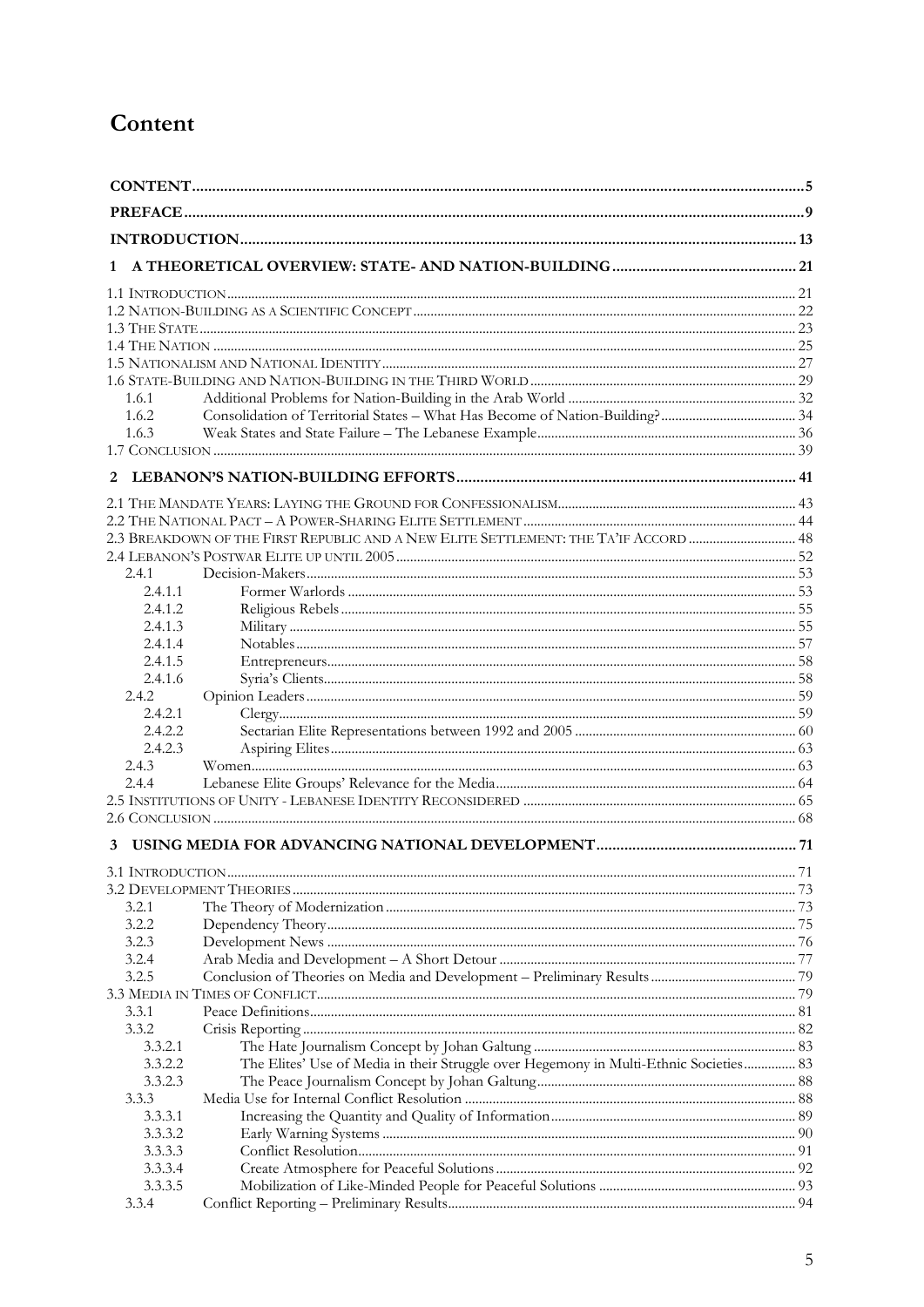|                | 3.4 FUNCTIONS OF POLITICAL COMMUNICATION IN INTEGRATED AND SEGMENTED SOCIETIES  95    |  |
|----------------|---------------------------------------------------------------------------------------|--|
| 3.4.1          |                                                                                       |  |
| 3.4.2          |                                                                                       |  |
|                |                                                                                       |  |
| 3.5.1          |                                                                                       |  |
| 3.5.2          |                                                                                       |  |
| 3.5.3          |                                                                                       |  |
| 3.5.4          | Access to the News Media in Media Systems Characterized by Political Ownership 106    |  |
|                |                                                                                       |  |
| 4              |                                                                                       |  |
| 5              |                                                                                       |  |
|                |                                                                                       |  |
| 5.1.1          |                                                                                       |  |
| 5.1.2          |                                                                                       |  |
| 5.1.3          |                                                                                       |  |
|                |                                                                                       |  |
| 5.2.1          |                                                                                       |  |
| 6.             | LEBANON'S AUDIOVISUAL MEDIA SYSTEM - CONTESTED SPACE AFTER CIVIL WAR 123              |  |
|                |                                                                                       |  |
|                |                                                                                       |  |
|                |                                                                                       |  |
| 6.3.1          |                                                                                       |  |
| 6.3.2          |                                                                                       |  |
| 6.3.3          |                                                                                       |  |
| 6.3.4          |                                                                                       |  |
|                |                                                                                       |  |
| 6.4.1          |                                                                                       |  |
| 6.4.2          |                                                                                       |  |
| 6.4.3          |                                                                                       |  |
| 7              |                                                                                       |  |
|                |                                                                                       |  |
|                |                                                                                       |  |
| 7.1.1<br>7.1.2 |                                                                                       |  |
| 7.1.3          |                                                                                       |  |
| 7.1.4          |                                                                                       |  |
| 7.1.5          |                                                                                       |  |
| 7.1.6          |                                                                                       |  |
| 7.1.7          |                                                                                       |  |
| 7.1.8          |                                                                                       |  |
| 7.1.8.1        |                                                                                       |  |
| 7.1.8.2        |                                                                                       |  |
| 7.1.8.2.1      |                                                                                       |  |
|                | 7.1.8.2.2                                                                             |  |
| 7.1.8.2.3      |                                                                                       |  |
|                | 7.1.8.2.4                                                                             |  |
| 7.1.8.3        |                                                                                       |  |
| 7.1.9          |                                                                                       |  |
|                |                                                                                       |  |
| 7.2.1          | MTV - The Transformation from Entertainment Channel to the Station of the (Christian) |  |
|                |                                                                                       |  |
| 7.2.2          |                                                                                       |  |
| 7.2.3          |                                                                                       |  |
| 7.2.4          | The Election and the Recurrence of Political Participation of Lebanese Christians 161 |  |
| 7.2.5          |                                                                                       |  |
| 7.2.6          |                                                                                       |  |
| 7.2.6.1        |                                                                                       |  |
| 7.2.6.2        |                                                                                       |  |
| 7.2.6.3        |                                                                                       |  |
| 7.2.7          |                                                                                       |  |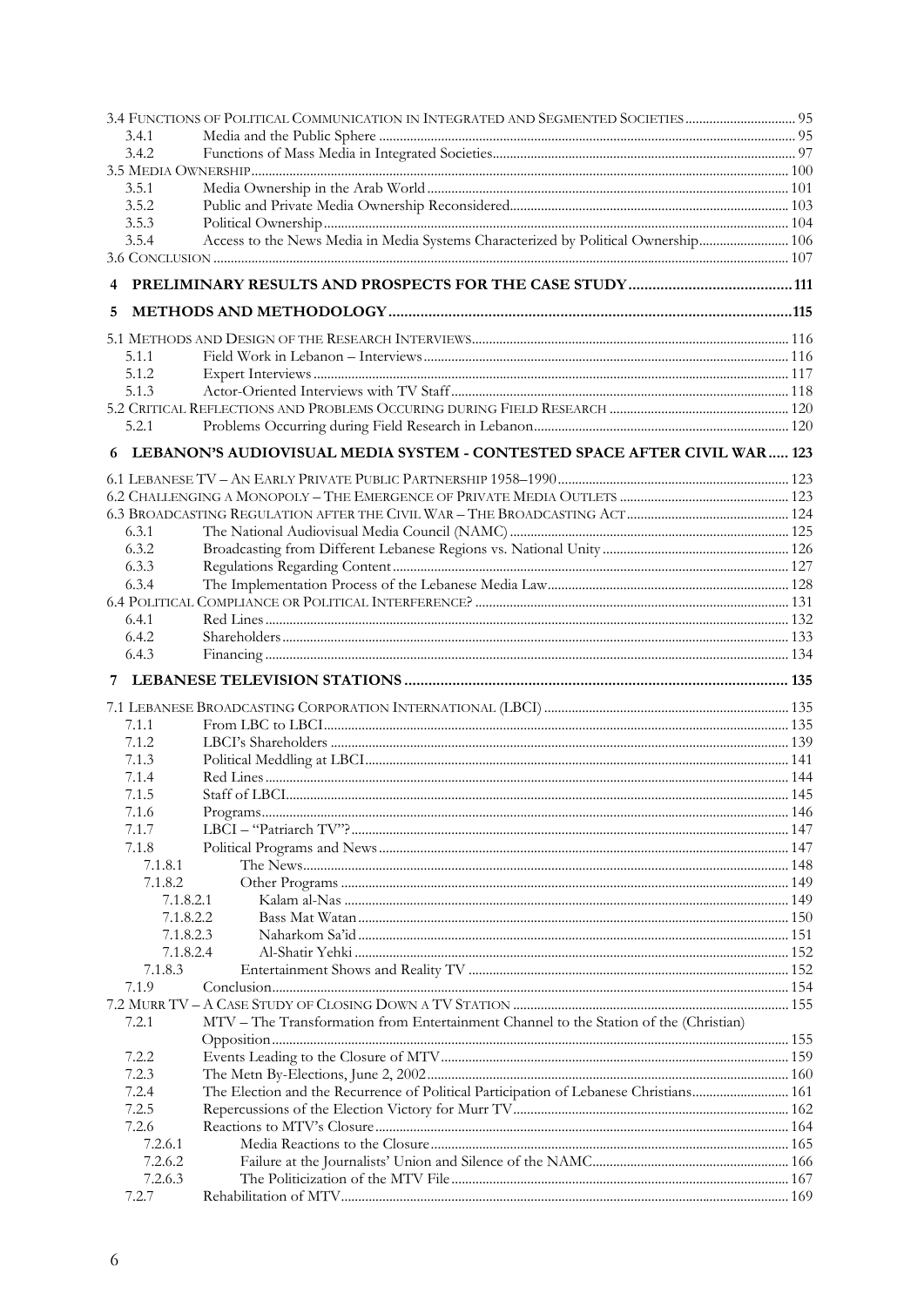| 7.3.1          |                                                                                  |  |
|----------------|----------------------------------------------------------------------------------|--|
| 7.3.1.1        |                                                                                  |  |
| 7.3.1.2        |                                                                                  |  |
| 7.3.1.3        |                                                                                  |  |
| 7.3.2          |                                                                                  |  |
| 7.3.2.1        |                                                                                  |  |
| 7.3.2.2        |                                                                                  |  |
| 7.3.2.3        |                                                                                  |  |
| 7.3.2.4        |                                                                                  |  |
| 7.3.3          |                                                                                  |  |
| 7.3.4          |                                                                                  |  |
| 7.3.5          |                                                                                  |  |
|                |                                                                                  |  |
| 7.4.1          |                                                                                  |  |
| 7.4.1.1        |                                                                                  |  |
| 7.4.1.2        | The Target Audience of Al-Manar – The Umma according to Hizbullah  196           |  |
| 7.4.2          |                                                                                  |  |
| 7.4.3          |                                                                                  |  |
| 7.4.4          |                                                                                  |  |
| 7.4.5          |                                                                                  |  |
| 7.4.5.1        |                                                                                  |  |
| 7.4.5.2        |                                                                                  |  |
| 7.4.5.3        |                                                                                  |  |
| 7.4.5.4        |                                                                                  |  |
|                |                                                                                  |  |
| 7.4.5.5        |                                                                                  |  |
| 7.4.6<br>7.4.7 |                                                                                  |  |
|                |                                                                                  |  |
|                | 7.5 NATIONAL BROADCASTING NETWORK - ALSO KNOWN AS NABIH BERRI NETWORK (NBN)  212 |  |
| 7.5.1          |                                                                                  |  |
| 7.5.2          |                                                                                  |  |
| 7.5.3          |                                                                                  |  |
| 7.5.4          |                                                                                  |  |
| 7.5.5          |                                                                                  |  |
| 7.5.5.1        |                                                                                  |  |
| 7.5.5.2        |                                                                                  |  |
| 7.5.5.3        |                                                                                  |  |
| 7.5.5.4        |                                                                                  |  |
| 7.5.6          |                                                                                  |  |
| 7.5.7          |                                                                                  |  |
|                |                                                                                  |  |
| 7.6.1          |                                                                                  |  |
| 7.6.2          |                                                                                  |  |
| 7.6.3          |                                                                                  |  |
| 7.6.4          |                                                                                  |  |
| 7.6.5          |                                                                                  |  |
| 7.6.6          |                                                                                  |  |
| 7.6.7          |                                                                                  |  |
|                |                                                                                  |  |
| 7.7.1          |                                                                                  |  |
| 7.7.2          |                                                                                  |  |
| 7.7.3          |                                                                                  |  |
| 7.7.4          |                                                                                  |  |
| 7.7.5          |                                                                                  |  |
| 7.7.6          |                                                                                  |  |
| 7.7.7          |                                                                                  |  |
| 7.7.8          |                                                                                  |  |
| 8              |                                                                                  |  |
|                |                                                                                  |  |
|                |                                                                                  |  |
|                |                                                                                  |  |
|                |                                                                                  |  |
|                |                                                                                  |  |